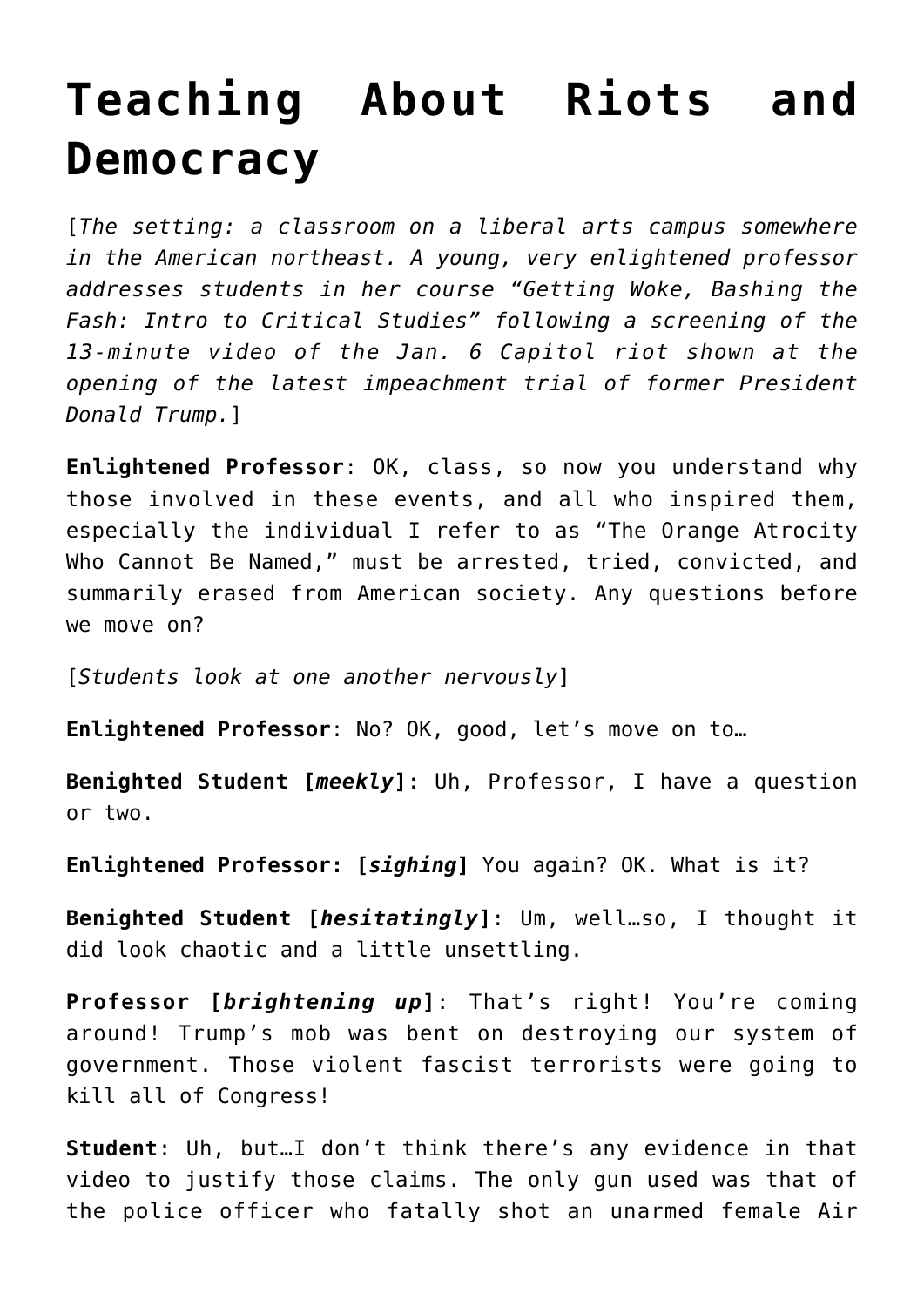Force veteran.

**Professor [***glowering***]**: Didn't you do the assigned emotional response essay on AOC's Instagram livestream when she talked about how much she feared for her life?

**Student**: Yeah, I did. But…uh, do you really think those people wanted to kill everyone in Congress? They claimed to be there because they thought the election was stolen and the people who govern the country have lost touch with the population. When left-wing protestors break into the chambers of elected assemblies to do the same thing, like ten years ago in Wisconsin, politicians and the media don't talk about them like they were all murderous monsters. [Nancy Pelosi called it](https://www.foxnews.com/politics/nancy-pelosi-praised-unionists-wisconsin-state-capitol) ["an impressive show of democracy."](https://www.foxnews.com/politics/nancy-pelosi-praised-unionists-wisconsin-state-capitol)

**Professor [***exasperated***]**: That was different! The level of human suffering and material destruction from Jan. 6 was unprecedented! More than 140 police were wounded, one was killed, and the Capitol was ransacked.

**Student**: Yes, that's not good. But watching the video, I couldn't help noticing it was much less violent than a lot of videos I've seen of BLM riots. It's mostly people yelling things at police, some pushing at metal crowd guards and doors, and a few broken windows. The most violent action in the video by far is the fatal shooting of an unarmed woman.

And speaking of police injuries, I did a little research…

**Professor** [*growing angry*]: Didn't I tell you not to look at sources other than the ones I give you?

**Student**: Yeah, I know. But in early June the Justice Department found that [more than 700 police were injured](https://nypost.com/2020/06/08/more-than-700-officers-injured-in-george-floyd-protests-across-us/) in just the first weeks of the George Floyd riots. The Major Cities Chiefs Association found that [more than 2,000 police](https://www.foxnews.com/us/police-chief-officers-injured-riots) [were injured in BLM riots](https://www.foxnews.com/us/police-chief-officers-injured-riots) between late May and late July.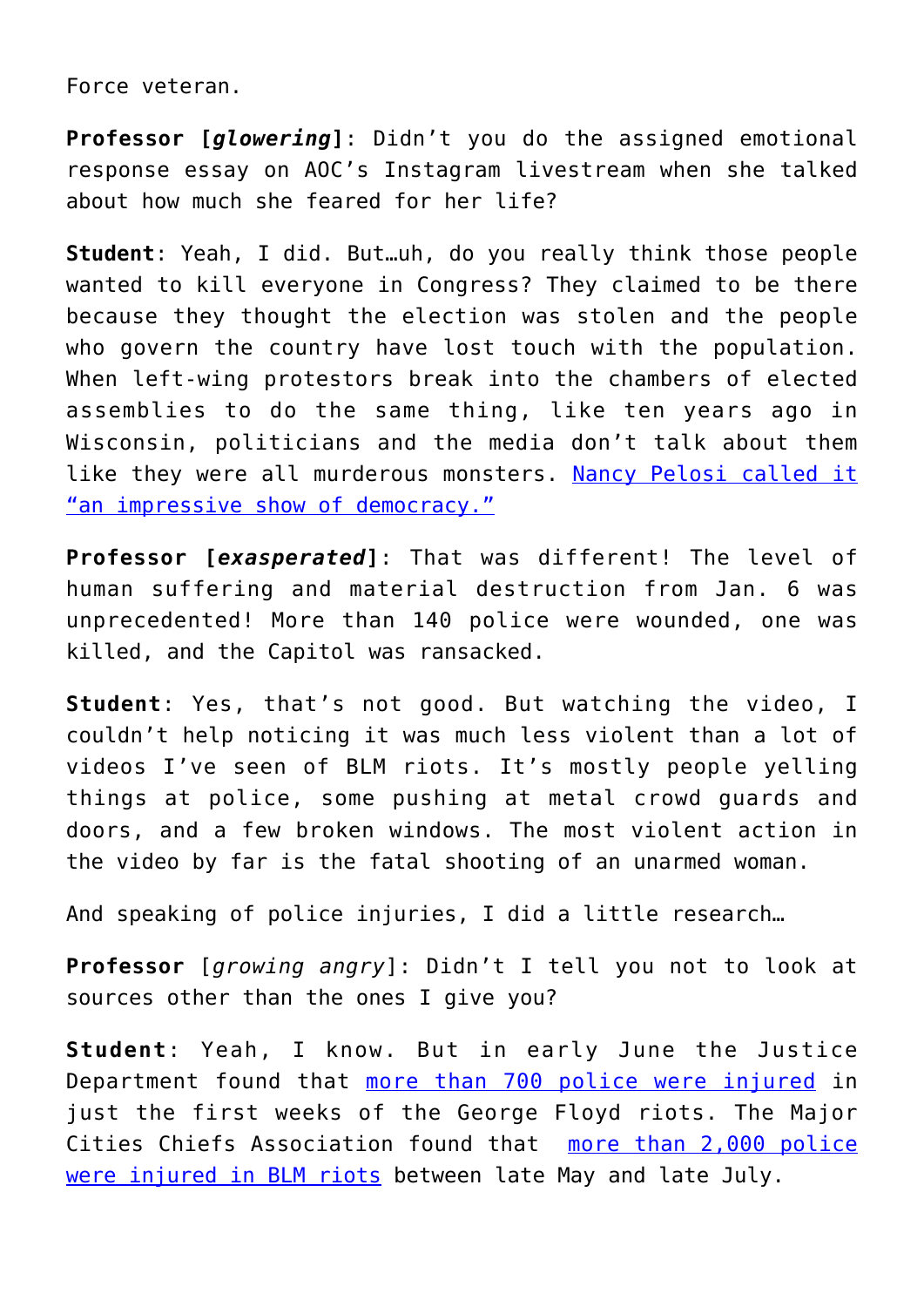**Professor [***slowly, with gritted teeth***]**: We've been over this. Those weren't riots. They were…

**Student**: Mostly peaceful protests. Yeah, well I couldn't help but notice that many of the same people outraged at 140 injured police now weren't concerned by many more injured officers earlier. Kamala Harris and other leading Democrats even encouraged people to donate to bail funds for people who injured police and burned down buildings during BLM "protests."

**Professor [***standing up abruptly***]**: Those protestors had a noble cause! The ideas behind the Capitol riot were racist and authoritarian! Trump is a fascist and he was trying to steal our democracy!

**Student**: I bet the people who were at the Capitol that day would disagree.

**Professor [***wild-eyed***]**: Well, of course! Fascists lie!

**Student**: But why does the media always ask BLM protestors what they want and what's driving them, and assume they're telling the truth? There are conservatives who say the same things about BLM's ideas that you said about the ideas of the people who were at the Capitol.

**Professor [***furiously***]**: Well, what about Officer Brian Sicknick? Don't you care at all about this man who was murdered by Trump's mob?

**Student**: It's terrible that he died. But we don't know that he was murdered yet. That's a label that can only be applied accurately after a trial. The autopsy information has not been released, and there's [some speculation](https://amgreatness.com/2021/02/08/what-happened-to-officer-brian-sicknick/) that federal authorities have been very frustrated in their efforts to find evidence to support a murder charge.

We don't know how he died, but the media spends a lot of time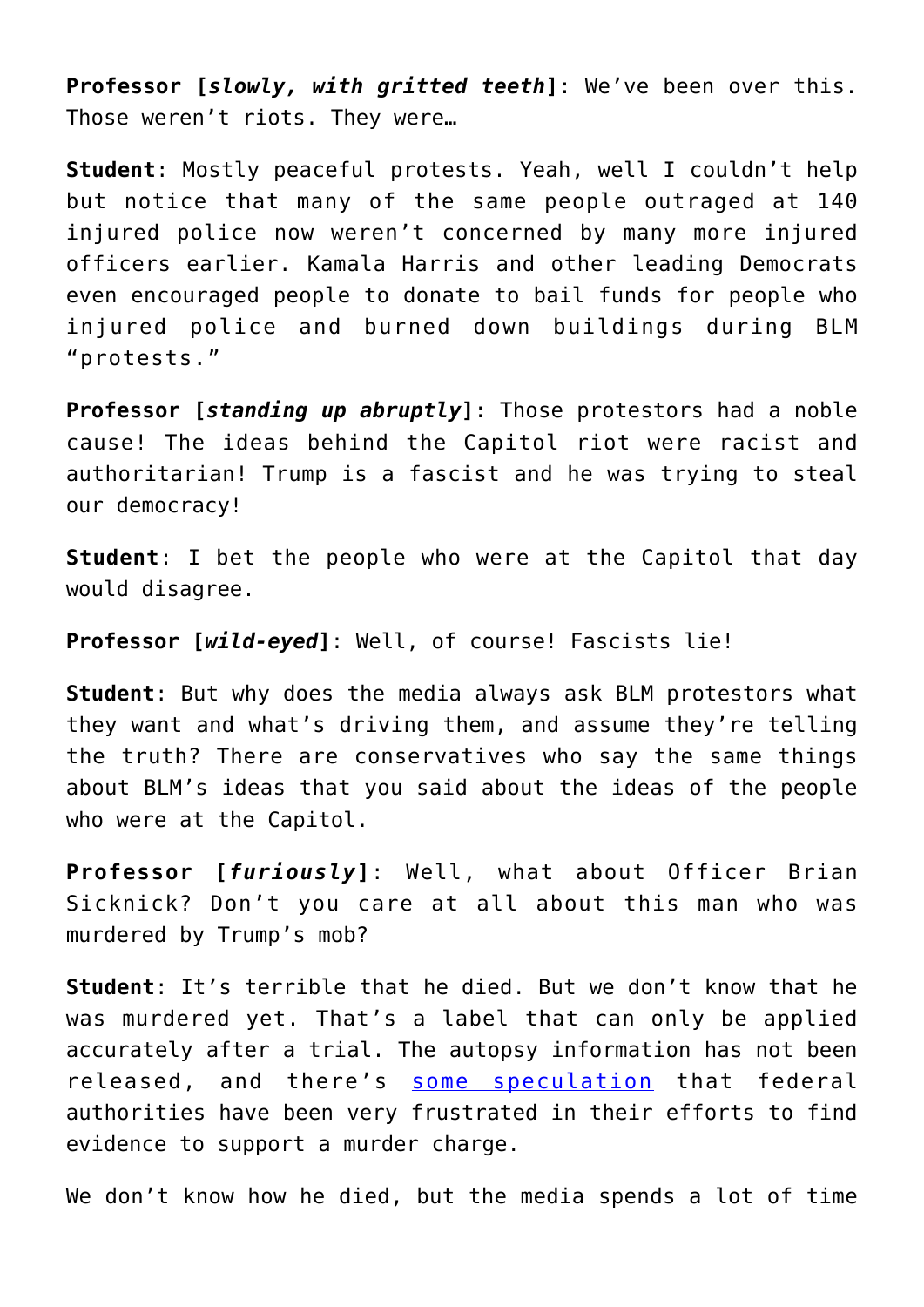talking about him in the same charged language you're using. Meanwhile, there was never any doubt who killed Captain David Dorn during a BLM riot in St. Louis, but the media had a different position on his death and what it said about the people who killed him.

Same thing with Ashli Babbitt. There's video showing she wasn't posing an immediate threat to anyone when she was shot. But there's no sympathy in the media for the idea that she may have been unjustly shot. Meanwhile, coverage of the shooting of Jacob Blake was overwhelmingly sympathetic, despite the fact that he was shot [after fighting with police, resisting](https://www.foxnews.com/us/jacob-blake-knife-shot-police) [arrest, shrugging off a couple of tasers, and wielding a](https://www.foxnews.com/us/jacob-blake-knife-shot-police) [knife](https://www.foxnews.com/us/jacob-blake-knife-shot-police). You called him an innocent victim of police brutality.

**Professor**: That's what he is! Besides, Jan. 6 was a new Pearl Harbor! A new 9/11! This blatant attack on America's most sacred principles and symbols is something we'll never get over. [*lowers eyes reverently*]

**Student**: But, Professor, just last week you said Antifa burning American flags was good because those "symbols of nationalism" aren't as important as the freedom to protest. You've never seemed interested in the sacredness of national symbols before now. It seems… kind of suspicious.

**Professor** [*sputtering*]: Well, it's obvious! The sacred flag trampled on and burned at a BLM protest is speaking truth to power! But going to the Capitol with the sacred flag for a MAGA protest is fascist! Is…that…clear? [*menacingly*]

**Student**: Uh, not really. I…

**Professor**: OK. Discussion over. I look forward to grading your paper. [*smiles in a sinister manner*]

**Student** [*sighing*]: Speaking truth to power. Right. Of course. Sorry.